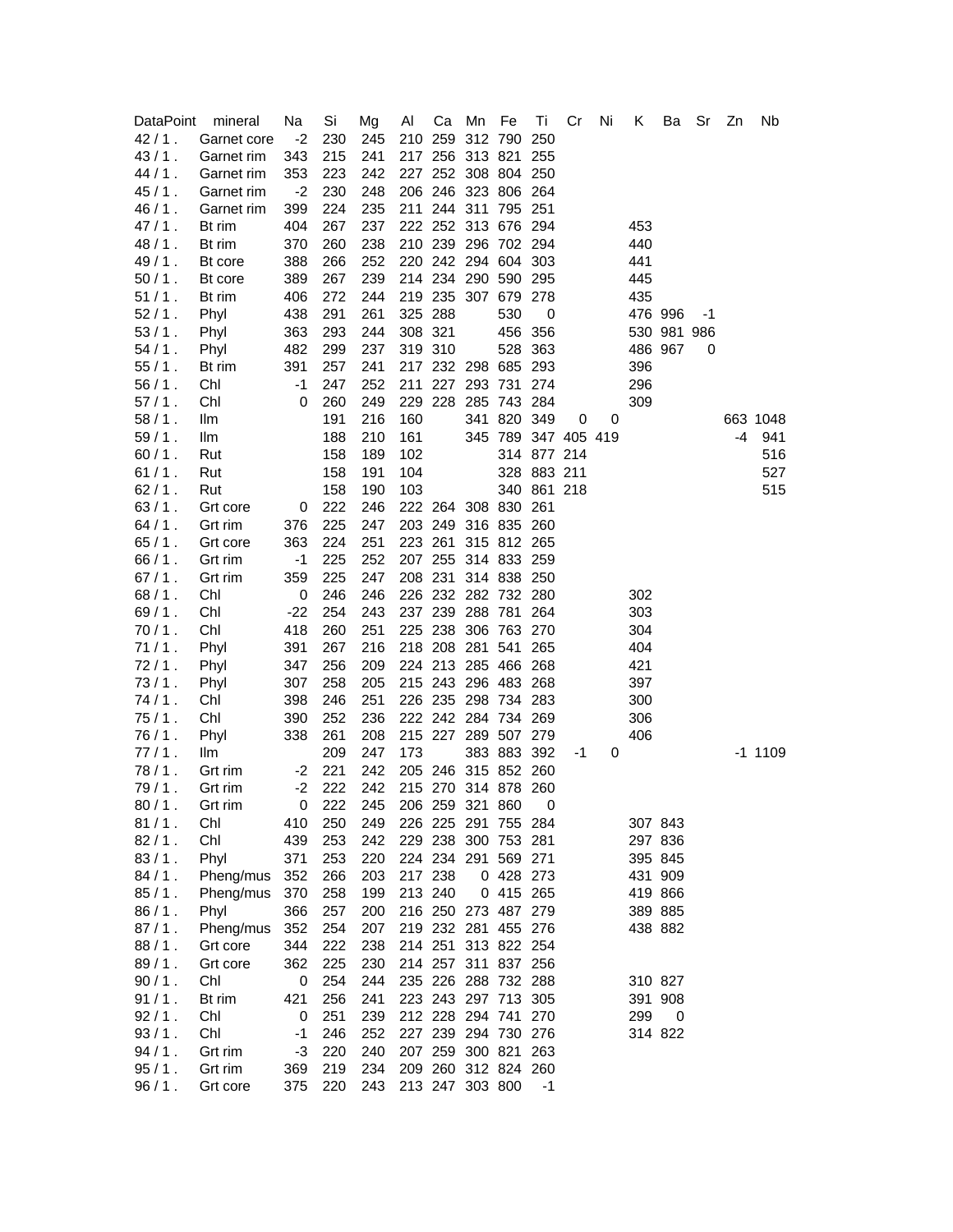| $97/1$ . Grt core | 344 223 237 197 266 316 778 254 |  |  |  |
|-------------------|---------------------------------|--|--|--|
| $98/1$ . Grt core | 380 224 237 211 256 315 780 253 |  |  |  |

Supplemental Table S1. Detection limits of EMPA analyses in ppm.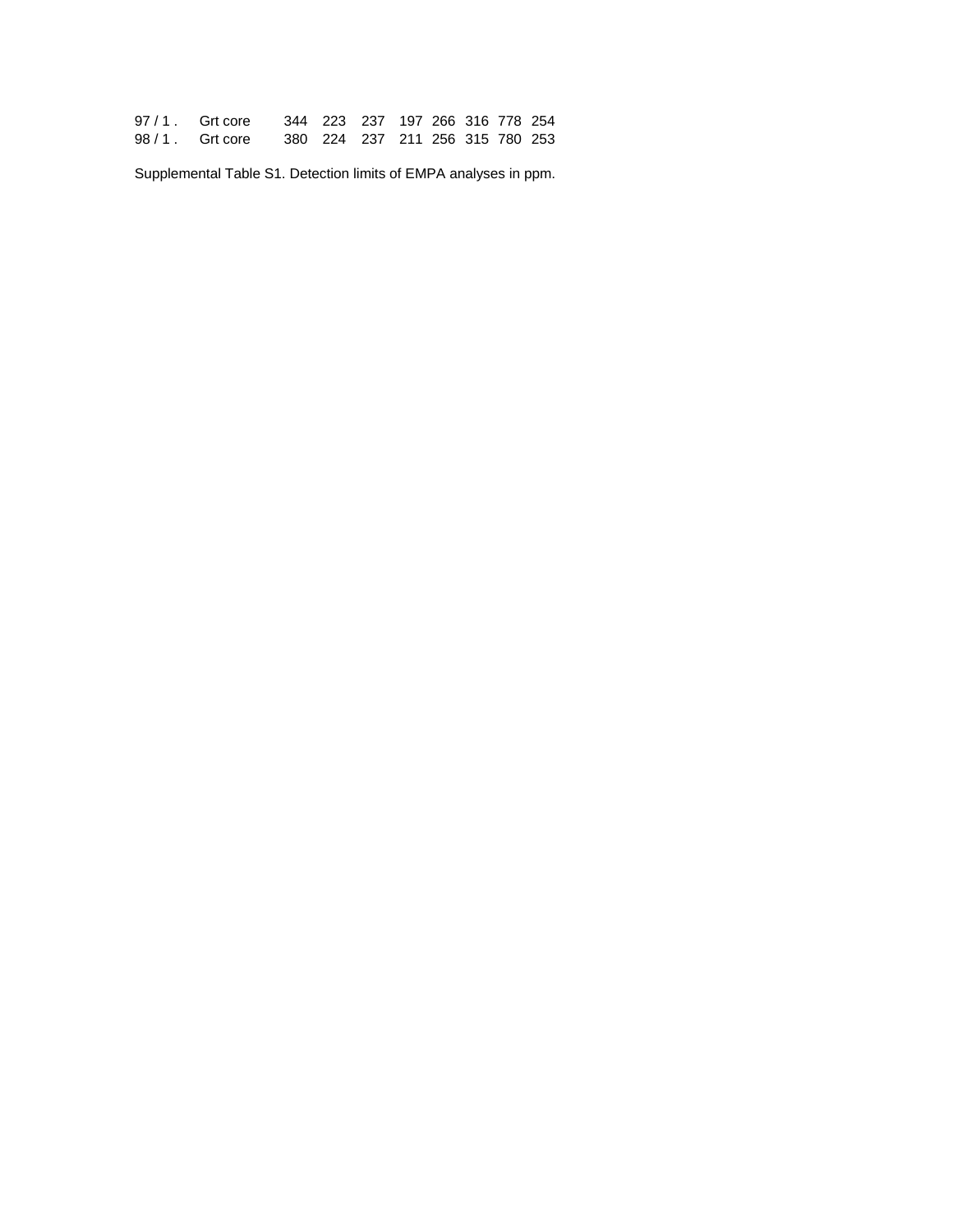| Тa | Comment               | х     | Υ     | Z      |
|----|-----------------------|-------|-------|--------|
|    | IV12-05_pos01_1       | 12338 | 31291 | $-11$  |
|    | IV12-05_pos01_2       | 12139 | 31101 | $-11$  |
|    | IV12-05_pos01_3       | 12265 | 31074 | $-11$  |
|    | IV12-05_pos01_4       | 12459 | 31134 | $-13$  |
|    | IV12-05_pos01_6       | 12610 | 31094 | $-15$  |
|    | IV12-05_pos01_7       | 12558 | 31116 | $-15$  |
|    | IV12-05_pos01_8       | 12538 | 31188 | $-15$  |
|    | IV12-05_pos01_9       | 12767 | 31243 | $-19$  |
|    | IV12-05_pos01_10      | 12233 | 30928 | $-17$  |
|    | IV12-05_pos01_11      | 12234 |       | $-17$  |
|    |                       | 12438 | 30961 | $-17$  |
|    | IV12-05_pos01_12      |       | 30987 | $-17$  |
|    | IV12-05_pos01_13      | 12543 | 30983 |        |
|    | IV12-05_pos01_14      | 12279 | 30999 | $-17$  |
|    | IV12-05_pos01_15      | 12348 | 30856 | $-17$  |
|    | IV12-05_pos01_16      | 12373 | 30891 | $-17$  |
|    | IV12-05_pos01_17      | 12184 | 30842 | $-17$  |
|    | 1150 IV12-05_pos01_18 | 17831 | 22603 | -78    |
|    | 1155 IV12-05_pos01_19 | 18042 | 22604 | -78    |
|    | IV12-05_pos01_20      | 17932 | 22531 | -78    |
|    | IV12-05_pos01_21      | 17947 | 22582 | -78    |
|    | IV12-05_pos01_22      | 18004 | 22759 | $-78$  |
|    | IV12-05_pos02_23      | 17724 | 22788 | -73    |
|    | IV12-05_pos02_24      | 17782 | 22708 | -73    |
|    | IV12-05_pos02_25      | 17861 | 22743 | -73    |
|    | IV12-05_pos02_26      | 17879 | 22703 | $-73$  |
|    | IV12-05_pos02_27      | 17865 | 22589 | -77    |
|    | IV12-05_pos02_28      | 18133 | 22696 | $-82$  |
|    | IV12-05_pos02_29      | 18227 | 22651 | -85    |
|    | IV12-05_pos02_30      | 17792 | 22633 | -82    |
|    | IV12-05_pos02_31      | 17829 | 22589 | -82    |
|    | IV12-05_pos02_32      | 17936 | 22758 | -82    |
|    | IV12-05_pos02_33      | 17947 | 22744 | -82    |
|    | IV12-05_pos02_34      | 17835 | 22554 | -82    |
|    | IV12-05_pos02_35      | 17835 | 22554 | -82    |
|    | IV12-05_pos02_36      | 17729 | 22638 | -82    |
|    | 1269 IV12-05_pos03_37 | 16696 | 16242 | $-102$ |
|    | IV12-05_pos03_38      | 16993 | 16635 | $-102$ |
|    | IV12-05_pos03_39      | 16934 | 16603 | -99    |
|    | IV12-05 pos03 40      | 16937 | 16448 | -99    |
|    | IV12-05_pos03_41      | 16945 | 16232 | $-103$ |
|    |                       |       |       | $-103$ |
|    | IV12-05_pos03_42      | 16981 | 16233 |        |
|    | IV12-05_pos03_43      | 16912 | 16276 | $-103$ |
|    | IV12-05_pos03_44      | 16970 | 16277 | $-103$ |
|    | IV12-05_pos03_45      | 16731 | 16234 | $-103$ |
|    | IV12-05_pos03_46      | 17005 | 16257 | $-103$ |
|    | IV12-05_pos03_47      | 16581 | 16500 | $-103$ |
|    | IV12-05_grt1_c        | 16811 | 15481 | $-100$ |
|    | IV12-05_grt1_r        | 16648 | 15610 | $-100$ |
|    | IV12-05_pos04_48      | 2393  | 23044 | 12     |
|    | IV12-05_pos04_49      | 2487  | 23203 | 12     |
|    | IV12-05_pos04_50      | 2264  | 23191 | 12     |
|    | IV12-05_pos04_51      | 2187  | 22927 | 12     |
|    | IV12-05_pos04_52      | 2395  | 23026 | 12     |
|    | IV12-05_pos04_53      | 2489  | 23188 | 12     |
|    | IV12-05_pos04_54_c    | 2684  | 23008 | 12     |
|    |                       |       |       |        |